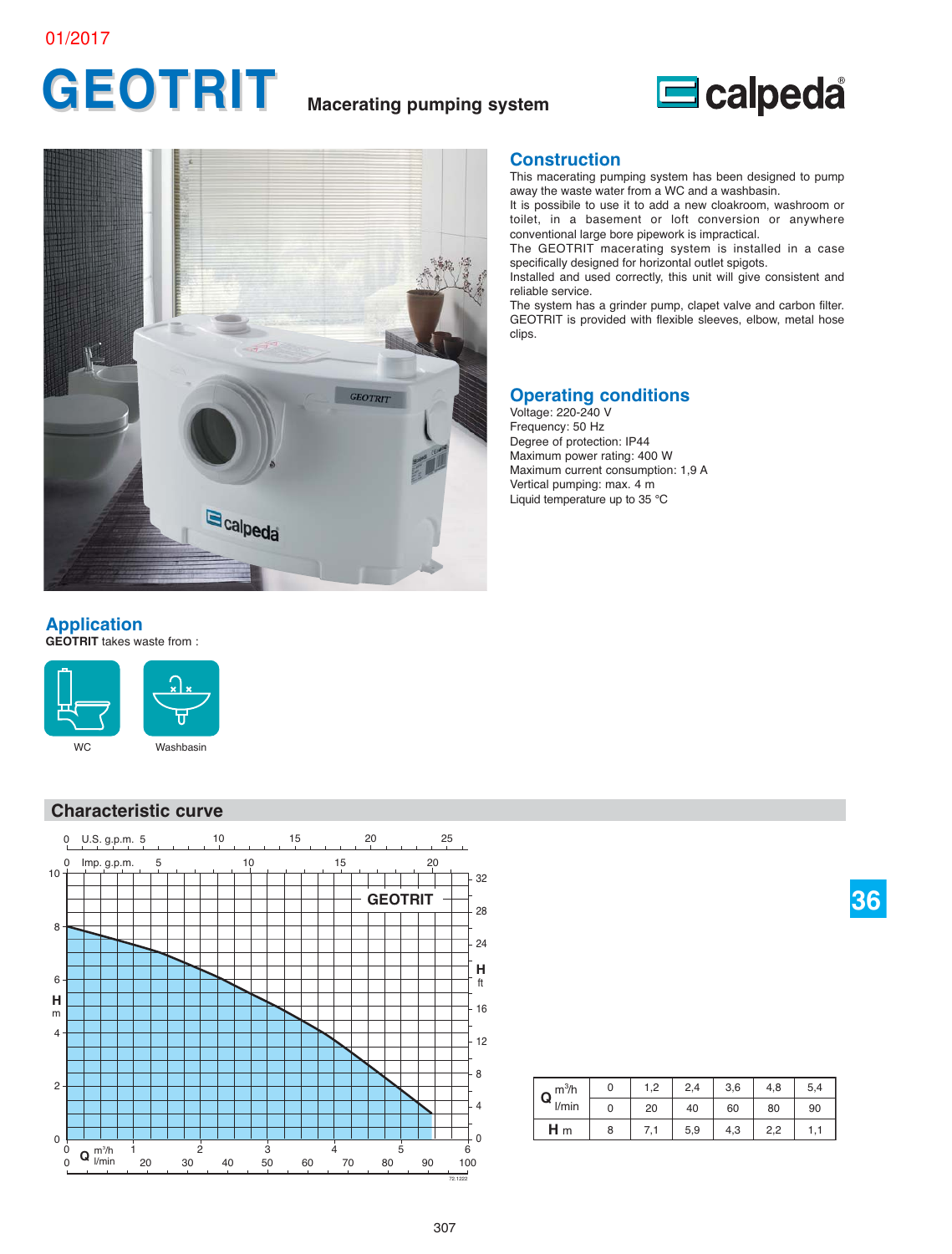# **GEOTRIT Macerating pumping system**



# **Installation**





### **Performance**



### **Dimensions and weights**





peso: kg 6,6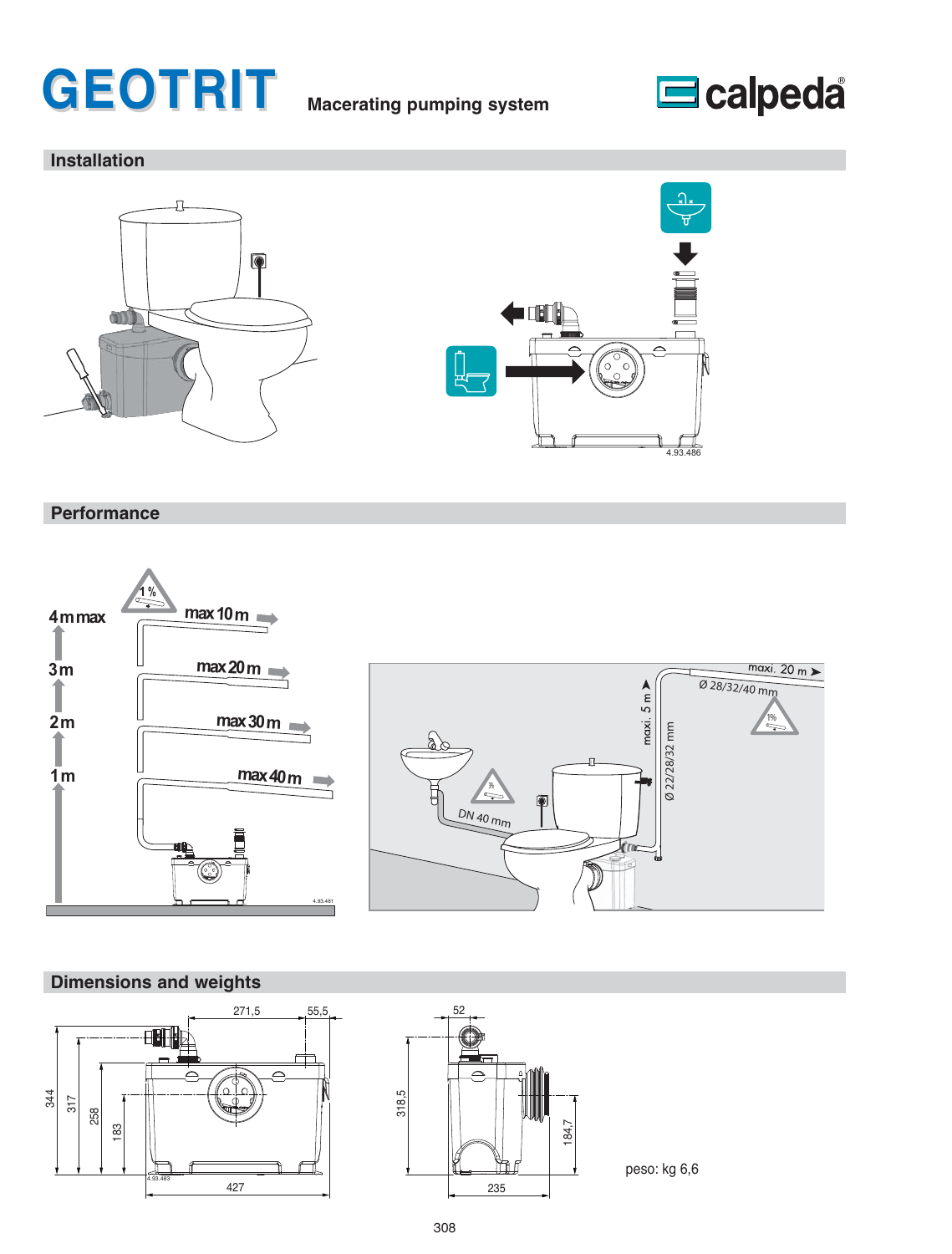# **GEOCOMP Macerating pumping system**





#### **Construction**

This macerating pumping system has been designed to pump away the waste water from WC, washbasin, bidet and shower. It is possible to install a complete bathroom in a basement

conversion or loft extension. The GEOCOMP macerating system is installed in a case

specifically designed for horizontal outlet spigots.

Installed and used correctly, this unit will give consistent and reliable service.

The system has a grinder pump, clapet valve and carbon filter. GEOCOMP is provided with flexible sleeves, elbow, metal hose clips.

#### **Operating conditions**

Voltage: 220-240 V Frequency: 50 Hz Degree of protection: IP44 Maximum power rating: 400 W Maximum current consumption: 1,9 A Vertical pumping: max. 4 m Liquid temperature up to 35 °C

### **Application**

**GEOCOMP** takes waste from : 



#### **Characteristic curve**



| m <sup>3</sup> /h | 0 | 1,2        | 2,4 | 3,6 | 4,8 | 5,4 |
|-------------------|---|------------|-----|-----|-----|-----|
| Q<br>l/min        | 0 | 20         | 40  | 60  | 80  | 90  |
| $H_m$             | 8 | $\sqrt{2}$ | 5,9 | 4,3 | 2.2 |     |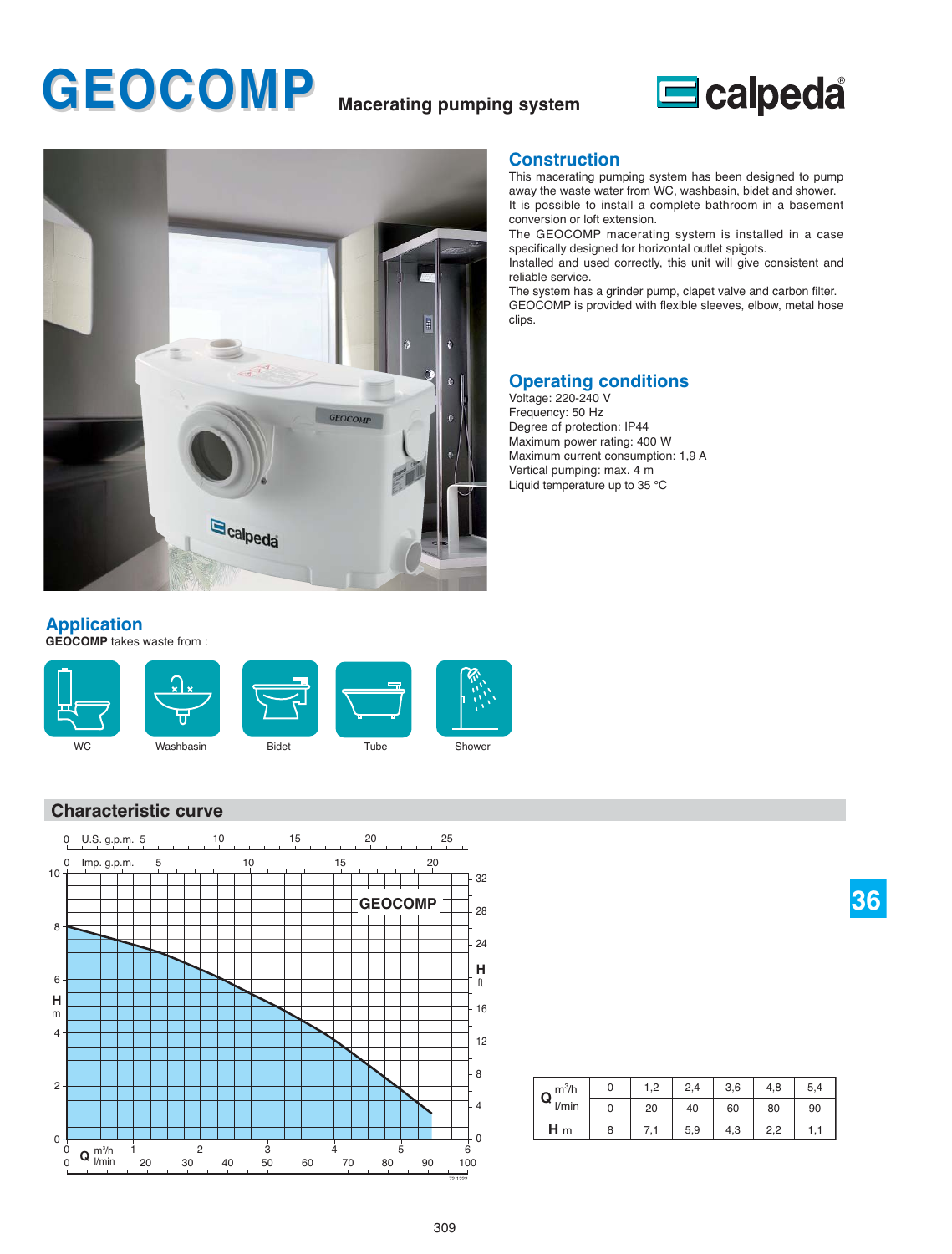# **GEOCOMP Macerating pumping system**



## **Installation**



**Performance**





## **Dimensions and weight**





peso: kg 6,6 weight: kg 6,8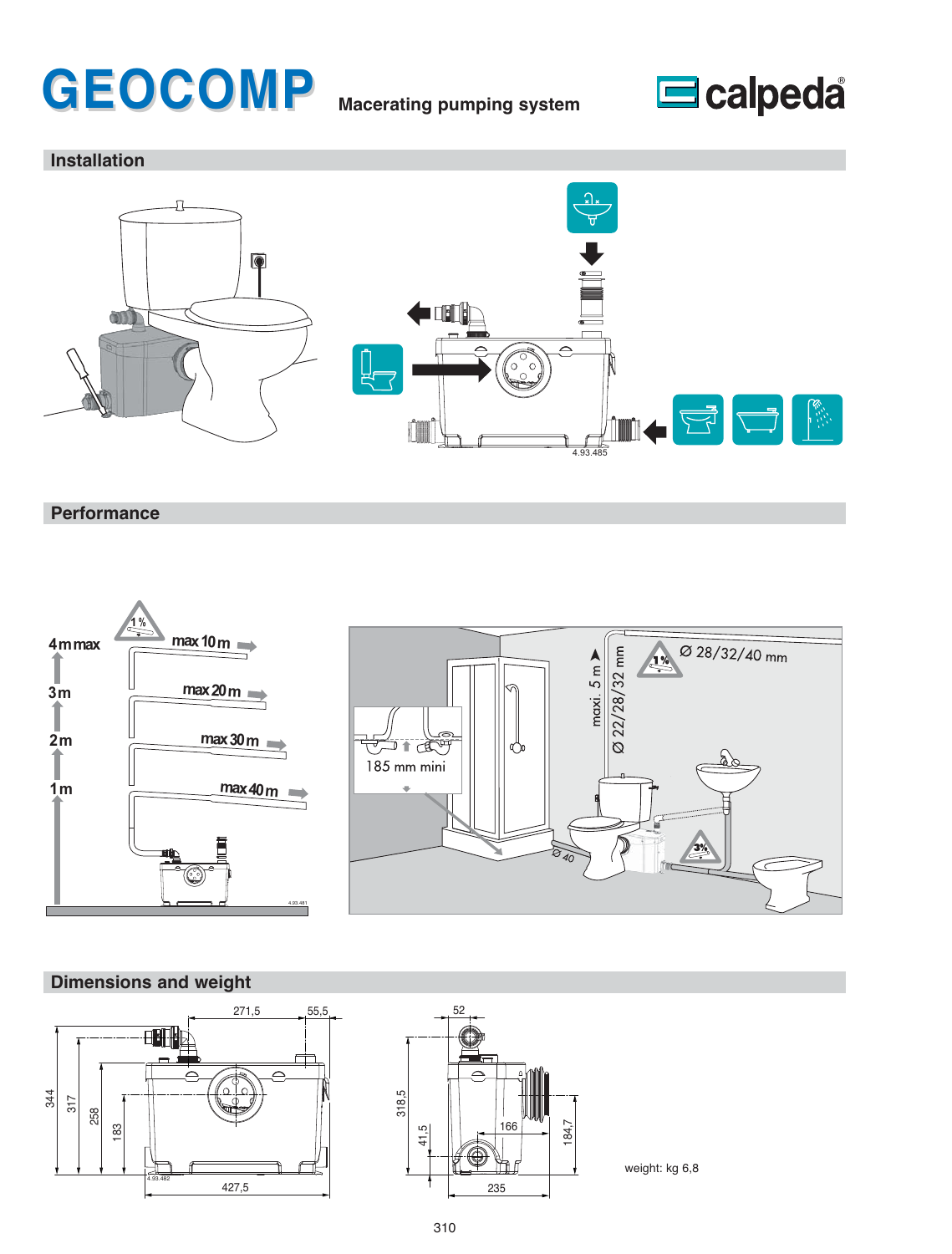# **GEOCLEAN Lifting station for clear water**





#### **Construction**

The system is design to handle the evacuation water from a domestic kitchen sink, dishwasher and washing machine – all working at the same time if required.

GEOCLEAN makes the addition of a domestic kitchen or utility room easy even when below or distant from a drain.

The system has a clapet valve and it cannot be used with waste waters.

GEOCLEAN is provided with flexible sleeves, elbow, metal hose clips, plugs.

# **Operating conditions**

Voltage: 220-240 V Frequency: 50 Hz Degree of protection: IP44 Maximum power rating: 400 W Maximum current consuption: 1,9 A Vertical pumping: max. 5 m Liquid temperature up to 60 °C

### **Application**

**GEOCLEAN** takes waste from : 



#### **Characteristic curve**



| m <sup>3</sup> /h<br>Q | 0 | 1,2 | 2,4 | 3,6 | 4,8 | 5,6 |
|------------------------|---|-----|-----|-----|-----|-----|
| l/min                  | 0 | 20  | 40  | 60  | 80  | 93  |
| $H_m$                  | 8 | 7,1 | 5,9 | 4,5 | 2,7 |     |